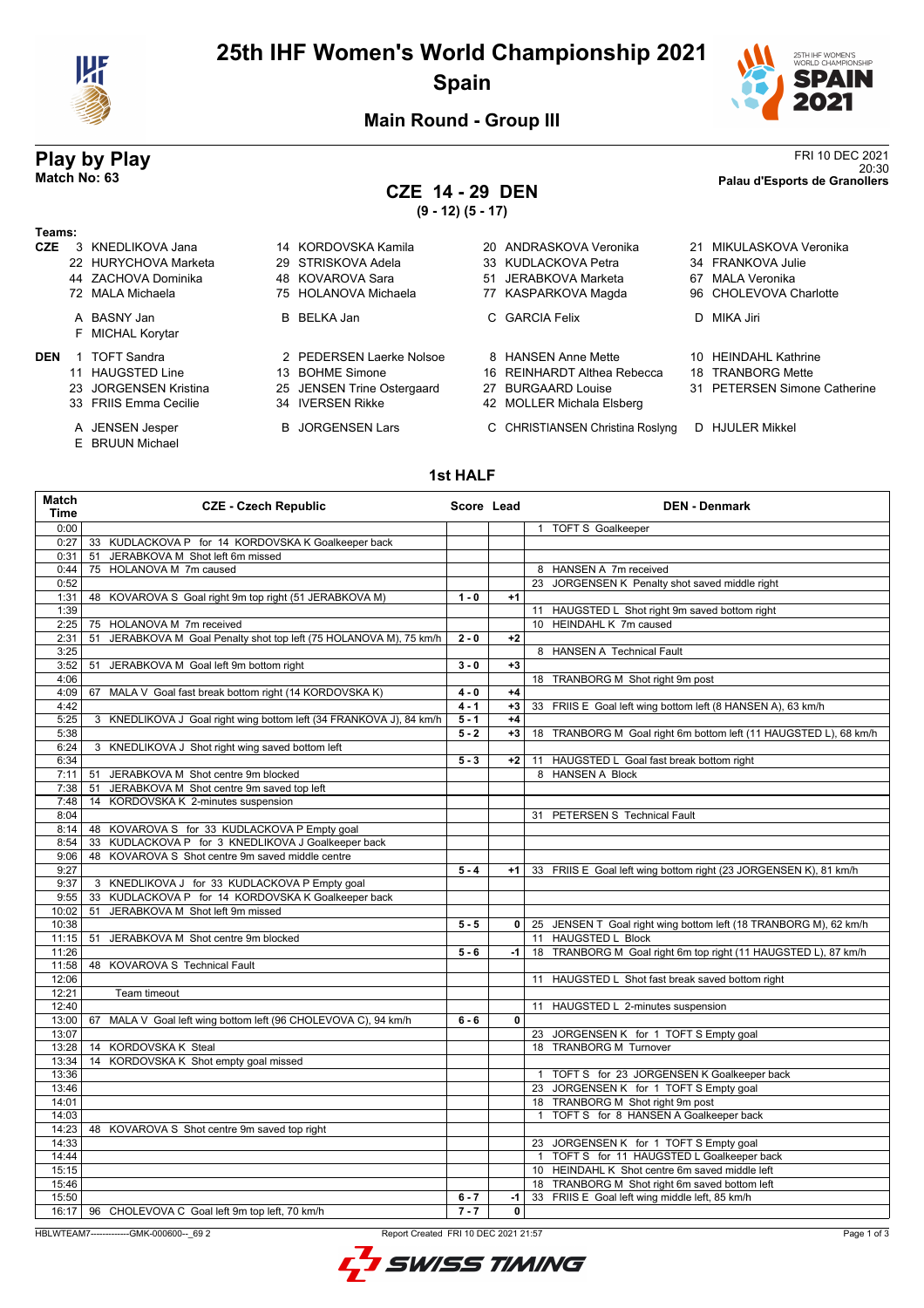

**25th IHF Women's World Championship 2021 Spain**



## **Main Round - Group III**

**Play by Play**<br>Match No: 63<br>Palau d'Esports de Granollers 20:30 **Match No: 63 Palau d'Esports de Granollers**

### **CZE 14 - 29 DEN (9 - 12) (5 - 17)**

### **1st HALF**

| <b>Match</b><br><b>Time</b> | <b>CZE - Czech Republic</b>                                         | Score Lead |      |              | <b>DEN - Denmark</b>                                                 |
|-----------------------------|---------------------------------------------------------------------|------------|------|--------------|----------------------------------------------------------------------|
| 16:28                       | MALA V Steal<br>67                                                  |            |      |              | 18 TRANBORG M Turnover                                               |
| 16:35                       | MALA V Shot fast break saved bottom left<br>67                      |            |      |              |                                                                      |
| 17:17                       |                                                                     |            |      |              | 18 TRANBORG M Technical Fault                                        |
| 17:21                       | 20 ANDRASKOVA V Turnover                                            |            |      |              | 25 JENSEN T Steal                                                    |
| 17:23                       |                                                                     |            |      |              | Team timeout                                                         |
| 17:48                       | 20 ANDRASKOVA V Steal                                               |            |      |              | 31 PETERSEN S Turnover                                               |
| 18:33                       | HURYCHOVA M Shot centre 9m saved bottom right<br>22                 |            |      |              |                                                                      |
| 18:47                       |                                                                     |            |      |              | 23 JORGENSEN K Shot breakthrough post                                |
| 18:56                       | MIKULASKOVA V Turnover<br>21                                        |            |      |              | 18 TRANBORG M Steal                                                  |
| 19:02                       |                                                                     | $7 - 8$    | -1   |              | 11 HAUGSTED L Goal fast break top left (23 JORGENSEN K), 90 km/h     |
| 19:42                       | CHOLEVOVA C Shot centre 9m blocked<br>96                            |            |      |              | 11 HAUGSTED L Block                                                  |
| 20:09                       | MIKULASKOVA V Shot centre 9m blocked<br>21                          |            |      |              | 23 JORGENSEN K Block                                                 |
| 20:17                       |                                                                     | $7 - 9$    | $-2$ |              | 34 IVERSEN R Goal fast break bottom right (1 TOFT S), 77 km/h        |
| 20:50                       | A BASNY J Warning (yellow card) bench punishment                    |            |      |              |                                                                      |
| 21:00                       | 22 HURYCHOVA M Technical Fault                                      |            |      |              |                                                                      |
| 21:12                       |                                                                     |            |      |              | 33 FRIIS E Shot left wing saved bottom right                         |
| 21:48                       |                                                                     |            |      |              | 23 JORGENSEN K 2-minutes suspension                                  |
| 22:04                       | 29 STRISKOVA A Shot left wing saved top right                       |            |      |              |                                                                      |
| 22:22                       |                                                                     |            |      |              | 8 HANSEN A for 1 TOFT S Empty goal                                   |
| 22:41                       |                                                                     | $7 - 10$   | $-3$ |              | 31 PETERSEN S Goal right 6m bottom left (27 BURGAARD L), 75 km/h     |
| 22:43                       |                                                                     |            |      |              | 1 TOFT S for 33 FRIIS E Goalkeeper back                              |
| 23:07                       |                                                                     |            |      |              | 13 BOHME S 2-minutes suspension                                      |
| 23:16                       | 29 STRISKOVA A Goal left wing bottom left (51 JERABKOVA M), 56 km/h | $8 - 10$   | $-2$ |              |                                                                      |
| 23:27                       |                                                                     |            |      |              | 31 PETERSEN S for 1 TOFT S Empty goal                                |
| 24:09                       | 33 KUDLACKOVA P Steal                                               |            |      |              | 8 HANSEN A Turnover                                                  |
| 24:10                       |                                                                     |            |      | $\mathbf{1}$ | TOFT S for 23 JORGENSEN K Goalkeeper back                            |
| 24:32                       | 22 HURYCHOVA M Technical Fault                                      |            |      |              |                                                                      |
| 24:46                       |                                                                     |            |      |              | 25 JENSEN T for 1 TOFT S Empty goal                                  |
| 25:06                       |                                                                     |            |      |              | 31 PETERSEN S Shot right 6m saved bottom right                       |
| 25:12                       |                                                                     |            |      | $\mathbf{1}$ | TOFT S for 13 BOHME S Goalkeeper back                                |
| 25:43                       | JERABKOVA M Shot left 9m saved top right<br>51                      |            |      |              |                                                                      |
| 26:24                       | JERABKOVA M 7m caused<br>51                                         |            |      |              | 27 BURGAARD L 7m received                                            |
| 26:24                       | JERABKOVA M 2-minutes suspension<br>51                              |            |      |              |                                                                      |
| 26:25                       |                                                                     | $8 - 11$   | -3   |              | 31 PETERSEN S Goal Penalty shot bottom left (27 BURGAARD L), 77 km/h |
| 27:07                       | 75 HOLANOVA M Goal left 6m top left (96 CHOLEVOVA C), 88 km/h       | $9 - 11$   | $-2$ |              |                                                                      |
| 27:26                       |                                                                     | $9 - 12$   | $-3$ |              | 33 FRIIS E Goal left wing middle left (23 JORGENSEN K)               |
| 27:39                       | 22 HURYCHOVA M for 33 KUDLACKOVA P Empty goal                       |            |      |              |                                                                      |
| 28:01                       | 33 KUDLACKOVA P for 44 ZACHOVA D Goalkeeper back                    |            |      |              |                                                                      |
| 28:20                       | CHOLEVOVA C Shot left 9m blocked<br>96                              |            |      |              | 27 BURGAARD L Block                                                  |
| 28:36                       |                                                                     |            |      |              | 33 FRIIS E Shot left wing saved bottom left                          |
| 29:04                       | 22 HURYCHOVA M Shot centre 9m missed                                |            |      |              |                                                                      |
| 29:42                       |                                                                     |            |      |              | 34 IVERSEN R Technical Fault                                         |
| 29:52                       | 75 HOLANOVA M Technical Fault                                       |            |      |              |                                                                      |
| 29:59                       |                                                                     |            |      |              | 34 IVERSEN R Shot centre 6m saved middle right                       |

### **2nd HALF**

| <b>Match</b><br>Time                                                                            | <b>CZE - Czech Republic</b>                           | Score Lead |      |    | <b>DEN - Denmark</b>                                        |
|-------------------------------------------------------------------------------------------------|-------------------------------------------------------|------------|------|----|-------------------------------------------------------------|
| 30:00                                                                                           | 33<br>KUDLACKOVA P Goalkeeper                         |            |      |    | <b>TOFT S Goalkeeper</b>                                    |
| 30:18                                                                                           |                                                       |            |      | 27 | BURGAARD L Shot centre 9m saved bottom right                |
| 31:09                                                                                           | 96 CHOLEVOVA C Shot left wing saved bottom right      |            |      |    |                                                             |
| 31:17                                                                                           |                                                       | $9 - 13$   | -4   | 11 | HAUGSTED L Goal fast break bottom left. 88 km/h             |
| 31:49                                                                                           | 22 HURYCHOVA M Turnover                               |            |      |    |                                                             |
| 31:54                                                                                           |                                                       | $9 - 14$   | $-5$ |    | PEDERSEN L Goal fast break bottom right (1 TOFT S), 73 km/h |
| 32:25                                                                                           | CHOLEVOVA C Shot centre 6m saved bottom right<br>96   |            |      |    |                                                             |
| 32:34                                                                                           | 22 HURYCHOVA M 7m caused                              |            |      | 27 | BURGAARD L 7m received                                      |
| 32:34                                                                                           | 22 HURYCHOVA M 2-minutes suspension                   |            |      |    |                                                             |
| 32:35                                                                                           |                                                       |            |      |    | 8 HANSEN A Penalty shot saved middle right                  |
| 32:51                                                                                           | KOVAROVA S for 33 KUDLACKOVA P Empty goal<br>48       |            |      |    |                                                             |
| 33:34                                                                                           | KUDLACKOVA P for 29 STRISKOVA A Goalkeeper back<br>33 |            |      |    |                                                             |
| 33:45                                                                                           | KOVAROVA S Shot centre 9m blocked<br>48               |            |      | 11 | <b>HAUGSTED L Block</b>                                     |
| 34:13                                                                                           |                                                       |            |      |    | 2 PEDERSEN L Shot left wing saved bottom left               |
| 34:28                                                                                           | STRISKOVA A for 33 KUDLACKOVA P Empty goal<br>29      |            |      |    |                                                             |
| 34:55                                                                                           | 33 KUDLACKOVA P for 22 HURYCHOVA M Goalkeeper back    |            |      |    |                                                             |
| 35:11                                                                                           | CHOLEVOVA C Turnover<br>96                            |            |      |    |                                                             |
| 35:19                                                                                           |                                                       |            |      |    | HAUGSTED L Shot left 9m saved bottom right                  |
| 35:55                                                                                           | 96 CHOLEVOVA C Turnover                               |            |      |    |                                                             |
| 36:01                                                                                           |                                                       | $9 - 15$   | -6   | 2  | PEDERSEN L Goal fast break bottom right (1 TOFT S), 63 km/h |
| Page 2 of 3<br>HBLWTEAM7--------------GMK-000600-- 69 2<br>Report Created FRI 10 DEC 2021 21:57 |                                                       |            |      |    |                                                             |